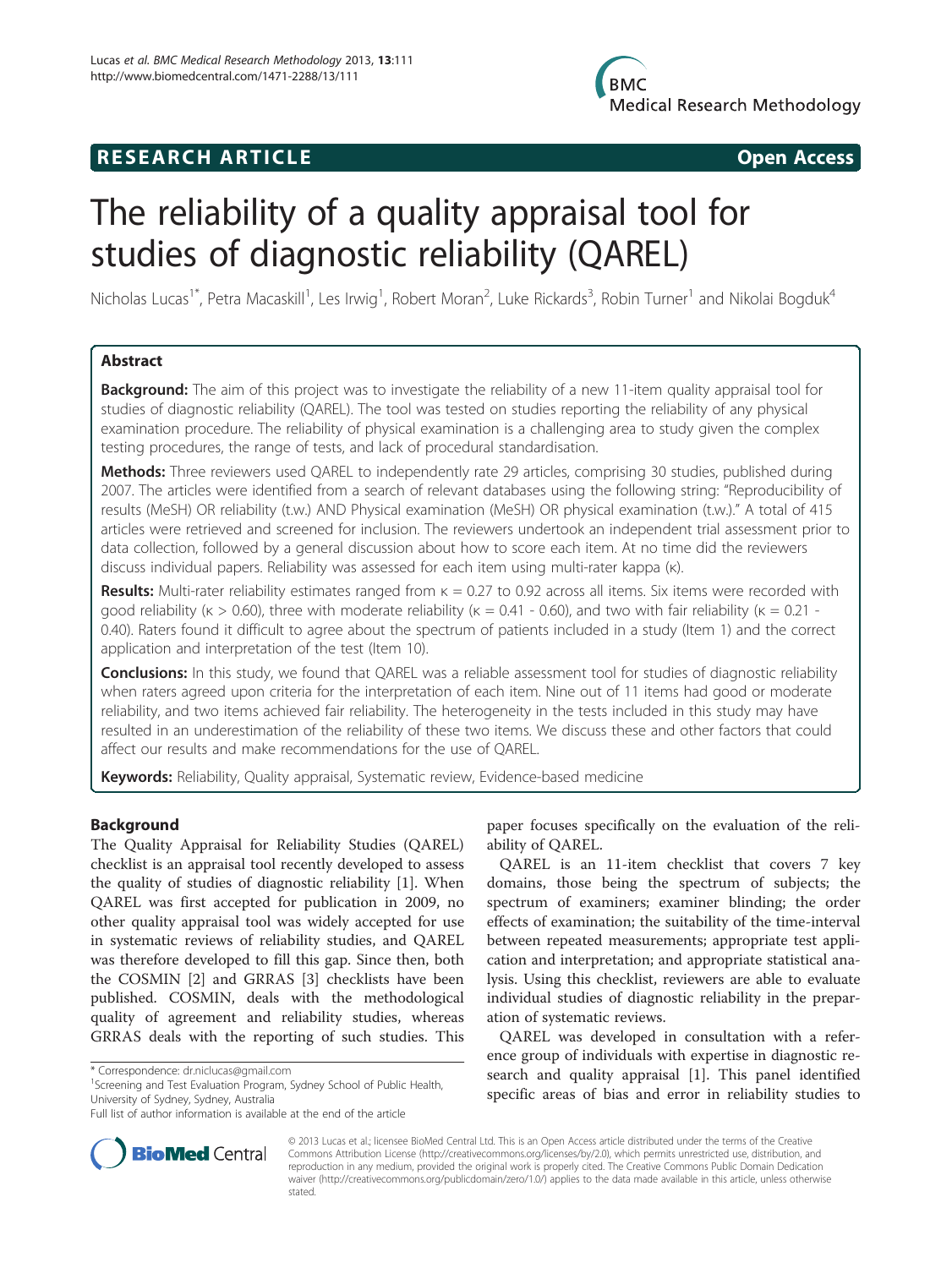derive relevant items for potential inclusion on a new quality appraisal tool. Systematic reviews of reliability studies were also examined to identify existing quality appraisal tools [[4-10\]](#page-4-0). In addition, the STARD [[11](#page-4-0)] and QUADAS [[12](#page-4-0)] resources were reviewed for additional items not already identified. Using an iterative process, members of the panel reviewed the proposed items and reduced the list to those considered essential for assessing study quality.

We also developed an instruction document and data extraction form for use in systematic reviews [\[1](#page-4-0)]. The data extraction form is to be used in conjunction with QAREL to help systematic reviewers extract relevant information from primary studies.

It is necessary to evaluate the reliability of QAREL, where reliability is a measure of the chance corrected agreement between different reviewers who independently rate the same set of papers. The aim of this study was to investigate the inter-rater reliability of each item on the QAREL checklist. The reliability of physical examination was chosen as the topic area for this study as there is high variability in the performance, interpretation and reporting of physical examination procedures, and this provided a challenging context in which to evaluate the reliability of QAREL.

# Methods

Three reviewers (NL, RM, LR) participated in this study designed to evaluate the inter-rater reliability of each item on QAREL. The University of Sydney Human Research Ethics committee granted approval for the study.

All reviewers were qualified health professionals and had experience in physical examination procedures. Each had experience in the critical appraisal of research papers, and had participated in formally reviewing papers for systematic reviews. Two reviewers (NL, RM) were involved in the development of QAREL.

A search of MEDLINE, CINAHL, AMED and SCO PUS was conducted to locate papers on the reliability of physical examination published from January 2007 through December 2007. The search string used to locate potential papers was "Reproducibility of results (MeSH) OR reliability (t.w.) AND Physical examination (MeSH) OR physical examination (t.w.). No limits were placed on the source title for the published paper, nor on the type of physical examination procedure reported.

A total of 415 records were retrieved and screened for potential inclusion in the study. Only articles that reported on the reliability of physical examination procedures were included. A total of 29 articles, comprising 30 studies, were retrieved and included in this study [[13-](#page-4-0)[40](#page-5-0)].

The reviewers received basic written instructions regarding the use of QAREL [[1\]](#page-4-0). Each item on the

checklist can be rated as 'Yes', 'No', or 'Unclear', and certain items can be rated as 'Not Applicable'. Reviewers independently performed a trial assessment of each paper, followed by a meeting with members of the reference group involved in the development of QAREL to establish baseline criteria for the interpretation of each item. At no time did the reviewers discuss individual studies, which ensured that each reviewer remained blinded to the opinions and findings of other reviewers for each study. Reviewers discussed the general interpretation of individual items on QAREL and outlined general areas of ambiguity for certain items.

Following the meeting between reviewers and the reference group, each reviewer independently rated each paper. Reviewers were not permitted to communicate about the checklist or about the individual papers being reviewed. Completed data collection forms were returned for reliability  $(\kappa)$  analysis.

# Analysis

Data were analysed for reliability using  $\kappa$ appa (κ) for multiple raters [\[41\]](#page-5-0). Each response option was recorded as a category, including 'unclear' and 'not applicable'. All computations were performed using STATA 8.2 (StataCorp TX, USA) Kappa is a chance corrected measure of inter-rater reliability, and ranges from  $-1$  to  $+1$ , with +1 being perfect agreement, –1 being perfect disagreement, and zero being agreement no better than chance. In this study, kappa was interpreted as unreliable ( $\kappa$  < 0.00), poor ( $\kappa$  = 0.01 – 0.20), fair ( $\kappa$  = 0.21 – 0.40), moderate ( $\kappa = 0.41 - 0.60$ ), good ( $\kappa = 0.61 - 0.80$ ) and very good ( $\kappa = 0.81 - 1.00$ ). A 95% confidence interval for kappa was computed using the test-based standard error. For this study, reliability was considered acceptable if it was moderate or higher.

# Results

The estimates of multi-rater reliability for each item are presented in Table [1.](#page-2-0) The multi-rater scores for individual items ranged from κ 0.27 to κ 0.92, with one item reaching very good reliability (Item 3), eight achieving good or moderate reliability (Items 2, 4 – 9, 11), and two reaching fair reliability (Items 1, 10).

#### Reliability of each item

Item 1, regarding the representativeness of subjects, was reported with fair reliability ( $\kappa$  =0.27). The reviewers identified "subject representativeness" as a difficult item to rate because each paper in this study presented a different diagnostic test procedure. Under normal circumstances, the scope of a systematic review would limit the number of tests making it possible for reviewers to identify and agree upon appropriate criteria thereby making judgments for this item more straightforward. In this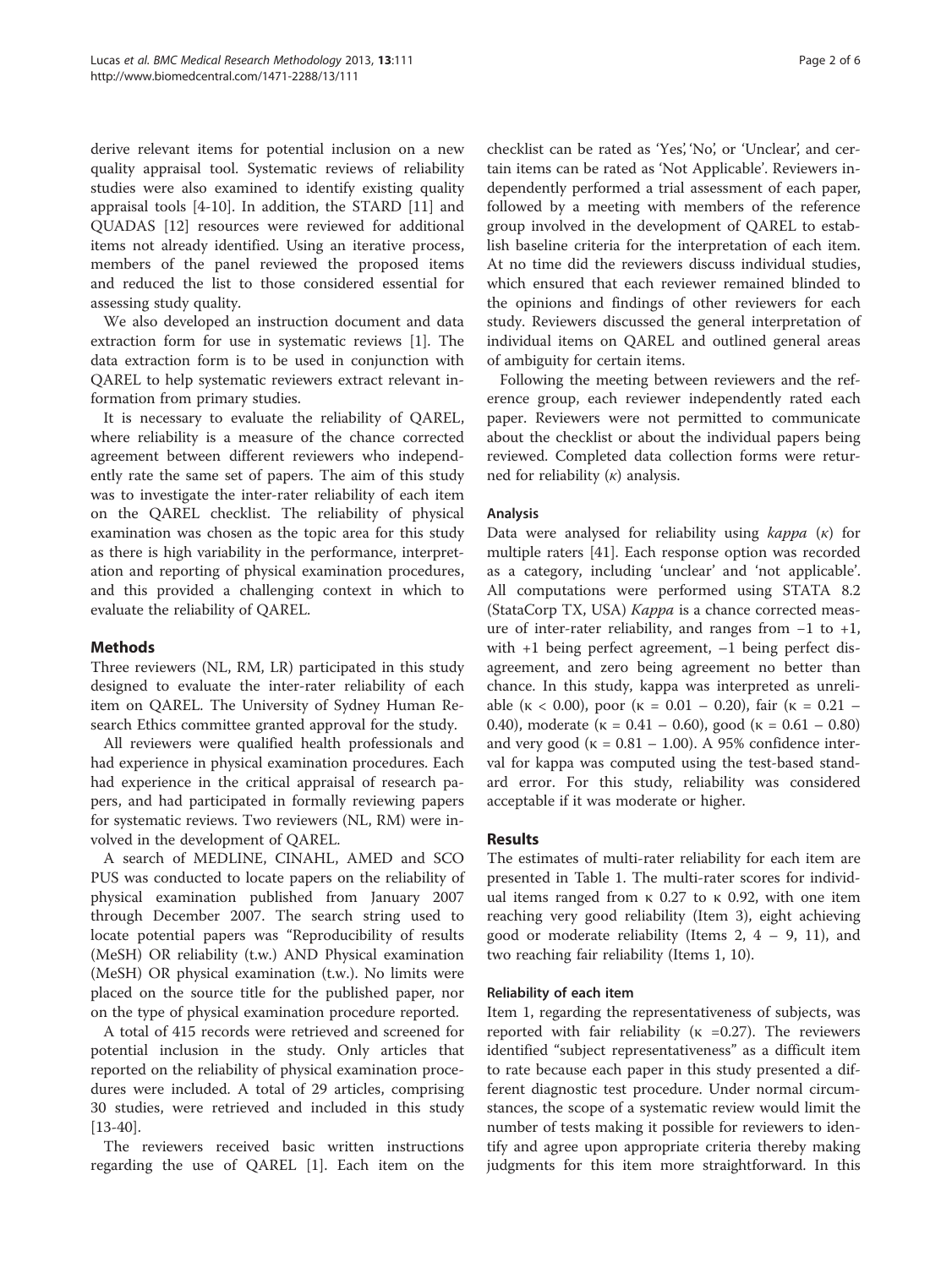$\overline{\phantom{a}}$ 

| ltem | Item description (abbreviated)                                | Subsequent evaluation |              |
|------|---------------------------------------------------------------|-----------------------|--------------|
|      |                                                               | к                     | 95% CI       |
|      | Was the sample of subjects representative?                    | 0.27                  | (0.11, 0.42) |
|      | Was the sample of raters representative?                      | 0.59                  | (0.43, 0.74) |
| 3    | Were raters blinded to the findings of other raters?          | 0.92                  | (0.76, 1.00) |
| 4    | Were raters blinded to their own prior findings?              | 0.78                  | (0.62, 0.94) |
|      | Were raters blinded to the accepted reference standard?       | 0.66                  | (0.49, 0.82) |
| 6    | Were raters blinded to clinical information not part of test  | 0.51                  | (0.37, 0.64) |
|      | Were raters blinded to additional non-clinical cues?          | 0.59                  | (0.39, 0.78) |
| 8    | Was the order of examination varied?                          | 0.71                  | (0.58, 0.84) |
| 9    | Was the time interval between repeated measures appropriate?  | 0.69                  | (0.50, 0.88) |
| 10   | Was the test applied correctly and interpreted appropriately? | 0.35                  | (0.18, 0.51) |

11 Were appropriate statistical measures of agreement used? 0.73 (0.54, 0.92)

<span id="page-2-0"></span>Table 1 Multi-rater reliability for reviewers rating of 30 studies of diagnostic reliability using QAREL

 $κ =$  multi-rater kappa. 95% CI = 95% confidence interval.

evaluation 10 studies were classified as "Yes" and three studies were classified as "No" by all 3 raters. Two raters agreed on "yes" for 12 studies, "No" for 3 studies and "Unclear" for 1 study.

Reviewers also expressed difficulty rating Item 2, regarding the representativeness of the raters. This item, however, achieved moderate reliability ( $\kappa = 0.59$ ). All three raters agreed on "Yes" for 15 studies, "No" for 2 studies and "unclear" for 4 studies. Two raters agreed on "yes" for 5 studies, "No" for 1 study, and "Unclear" for 2 studies.

For Item 3, reviewers reliably reported whether the raters in a given study were blinded to the findings of other raters. This item, which only has relevance to studies of inter-rater reliability, was reported with very good  $(k=$ 0.92) reliability. All three reviewers selected "Yes" for 18 studies, "Unclear" for 5 studies and "Not Applicable" for 5 studies. "No" was not recorded for any study.

The purpose of item 4 is to identify if raters had any prior knowledge of the test outcome for a particular subject before rating them in the study. There are two possible situations in which this might occur. First, in studies of intra-rater reliability, the rater may recall their findings from the first 'rating' when they rate the subject a second time. The second possibility is that the rater may have performed the test on a subject prior to their enrolment in the study. For example, subjects may have been recruited from the rater's own list of patients, and the rater may recall examination findings from their prior assessment of the patient. This item achieved good reliability ( $\kappa = 0.78$ ). All three reviewers selected "Not Applicable" for 20 studies, "Yes" for 5 studies and "Unclear" for one study. "No" was not recorded for any study.

Item 5 concerns the blinding of raters to the results of the accepted reference standard. This item achieved good reliability ( $\kappa = 0.66$ ). All three reviewers selected

"Not Applicable" for 22 studies, "Yes" for 2 studies and "Unclear" for one study. "No" was not recorded for any study.

Item 6 refers to whether raters were blinded to clinical information that was not intended to form part of the test procedure. This item was found to be moderately reliable ( $\kappa$ =0.51). All three raters agreed on "Yes" for five studies and "Unclear" for 13 studies. The remaining responses were spread across all categories.

The purpose of item 7 is to identify if raters had access to non-clinical information that was not intended to form part of the test procedure. Reliability may be influenced by the recognition of additional cues such as tattoos, scars, voice accent and unique identifying features on imaging films. The reviewers discussed that they could think of a large number of potential 'additional cues' that might be important for each study, and found it difficult to judge this item without predetermined criteria. Reliability for this item was moderate ( $\kappa$  = 0.59). All three reviewers classified 22 studies as "Unclear" for this item and three studies as "Yes". Only a single reviewer selected "No" for a single study.

Item 8 requires reviewers to consider the order of examination and if it was varied during the study. This item was reported with good reliability ( $\kappa = 0.71$ ). All three raters agreed on "Yes" for 10 studies, "No" for one study, "Unclear" for 7 studies and "Not Applicable" for 3 studies.

Item 9 considers the time interval between repeated test applications. This item achieved good reliability ( $\kappa =$ 0.69). All three raters agreed on "Yes" for 24 studies and "Unclear" for 3 studies. Only a single reviewer selected "No" for a single study.

Item 10 requires reviewers to consider if the test has been applied correctly and interpreted appropriately. This item was reported with fair reliability  $(\kappa=0.35)$ .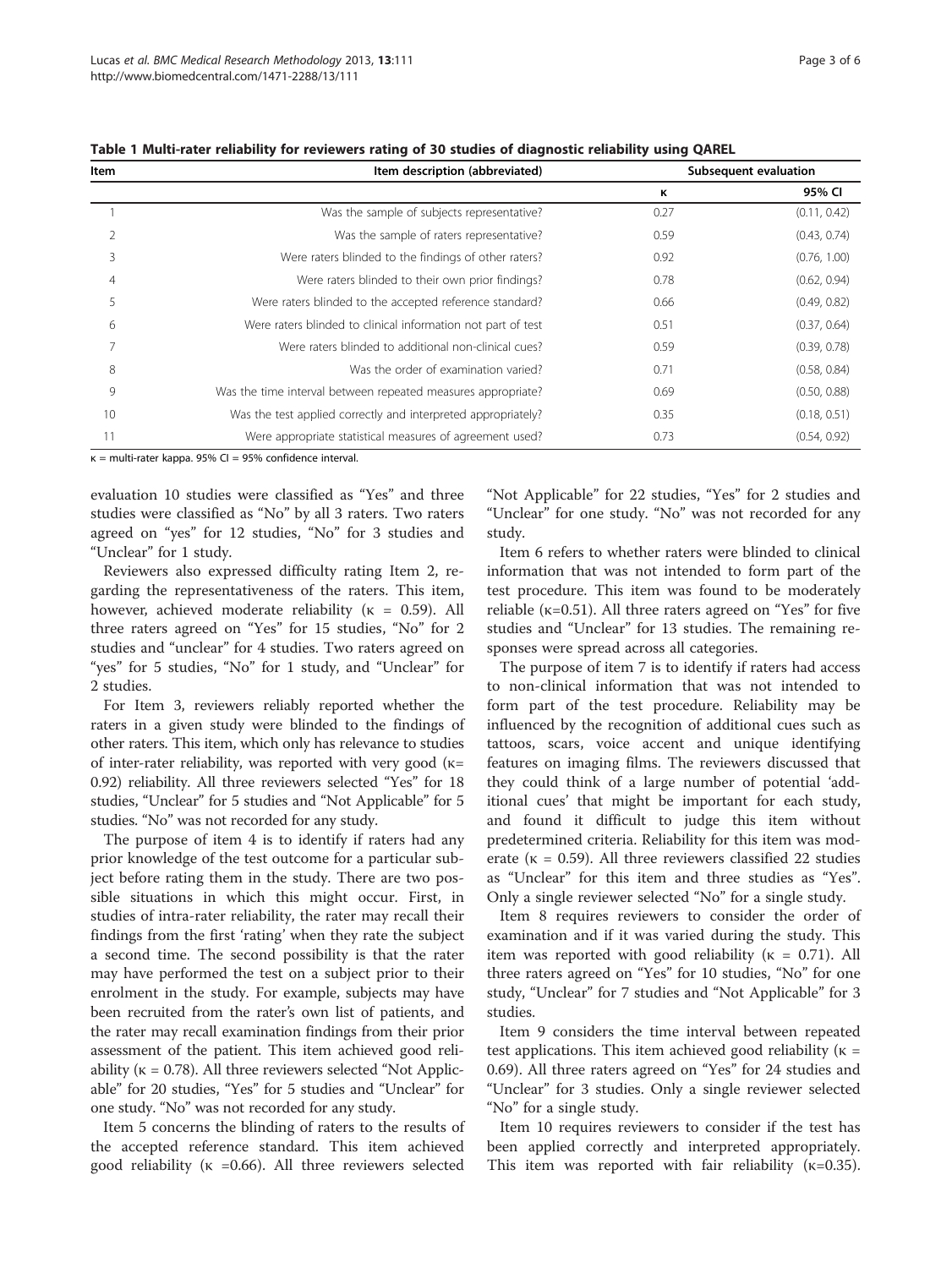Interpretation of these results should take into account that each study reported a different physical examination test. Under more typical systematic review conditions, only one or a small number of related tests would be reported. All 3 reviewers selected "Yes" for 23 studies and "No" for one study. A single reviewer selected "Unclear" for 4 studies, "Yes" for one study and "No" for one study.

Item 11 requires reviewers to consider if the statistical analysis used was appropriate. Reliability for this item was found to be good ( $\kappa = 0.73$ ). All three reviewers agreed on "Yes" for 26 studies and "No" for 2 studies.

# **Discussion**

In this study we evaluated the reliability of individual items on the QAREL checklist in the area of physical examination. We found that the majority of items were reported with either moderate or good reliability, with two items achieving fair reliability. From these results, we consider that QAREL is a reliable tool for the assessment of studies of diagnostic reliability, and we emphasize that reviewers should have the opportunity to discuss the criteria by which to rate individual studies, as is typical in the preparation of systematic reviews. We also recommend further studies to evaluate the reliability of QAREL as used by different examiners and in different contexts.

As mentioned in the background, COSMIN is a related tool and has also been published and assessed for reliability [[42\]](#page-5-0). COSMIN was developed to evaluate the measurement properties of health measurement instruments, of which reliability is one property, whereas QAREL was developed to specifically evaluate reliability.

COSMIN has been evaluated for inter-rater reliability [[42](#page-5-0)] in a study comprising 88 examiners who used COSMIN to rate a total of 75 papers. Of the 14 COSMIN reliability items, good reliability ( $\kappa = 0.72$ ) was achieved for one item, and moderate reliability ( $\kappa = 0.41$ -0.60) was achieved for 5 items. For the reliability of items on QAREL, 6 of 11 items had good reliability, and 3 had moderate reliability. The QAREL and COSMIN reliability studies differ markedly in their design, however, which makes it difficult to compare reliability between the items or constructs that they have in common.

Four main factors should be taken into consideration in the interpretation of the results. First, reliability of physical examination is a challenging area to investigate. Physical examination procedures are subject to variability in both test application and interpretation. In addition, many of the disorders that are evaluated by physical examination procedures do not have an accepted reference standard by which to confirm test results. This absence makes it difficult for reviewers to determine if any differences observed in repeated test

outcomes are attributable to real changes in the underlying disorder, or variability in the test application and interpretation. For example, Item 9 is concerned with whether the time interval between repeated applications of the same test was appropriate, yet this knowledge can only be determined by application of an accepted reference standard. This example highlights the need for reviewers to agree upon criteria for rating this item prior to undertaking reviews of individual studies.

Second, this study is atypical because each of the articles reports the reliability of a different physical examination procedure, with no two articles reporting on the same test. This introduced an unusually high level of variability in this study in terms of the test procedures, type of patients or subjects, type of examiners, and types of disorder. Under normal conditions, QAREL would more likely be used to evaluate a group of related papers, each reporting the reliability of the same test in different patients groups and as performed by different examiners. In that context, reviewers would establish agreed criteria by which to rate each item on QAREL, prior to evaluating the papers. This study, therefore, evaluated QAREL under challenging circumstances, and this may have led to lower reliability estimates.

A third factor that should be mentioned is that the estimated reliability (kappa) for each item is affected by the distribution of responses across the available categories for that item. A large imbalance in the number of responses across categories, as occurred for item 10, can result in a low estimate for reliability (kappa) even when observed agreement between raters is high.

Lastly, this study comprised three reviewers and 29 papers reporting studies of reliability in the area of physical medicine. Further evaluation is warranted to assess the reliability of QAREL in other contexts, and the effect of training. A larger study would provide scope to investigate the effect of reviewer experience and training.

#### Conclusion

In this study, we found that QAREL was a reliable assessment tool for studies of diagnostic reliability when reviewers had the opportunity to discuss the criteria by which to interpret each item. Reliability for 9 out of 11 items was moderate or good, and fair for 2 (items 1 and 10). The results for these two items were likely affected by the heterogeneous group of papers evaluated in this study and the challenges inherent in the field of physical examination. If reviewers utilize QAREL after agreement on the criteria by which they will make judgments for each item, they can expect the tool to be reliable. Further testing of the reliability of QAREL in different contexts is needed to further establish the reliability of this tool.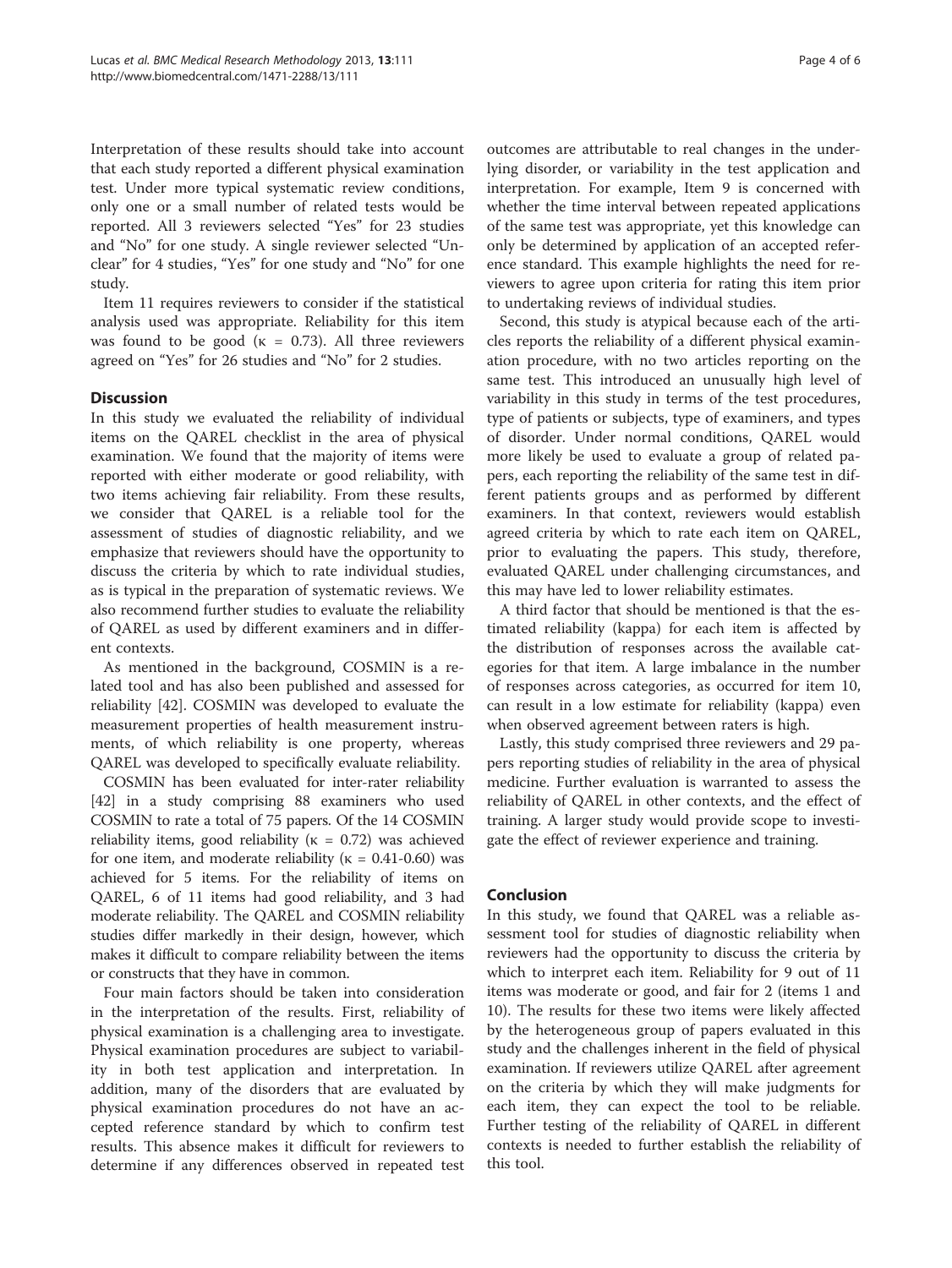#### <span id="page-4-0"></span>Competing interests

The authors declare that they have no competing interests.

#### Authors' contributions

The authors of this paper are Nicholas Lucas (NL), Petra Macaskill (PM), Les Irwig (LI), Rob Moran (RM), Luke Rickards (LR), Robin Turner (RT), and Nikolai Bogduk (NB). The author contributions were: NL conceived of the study, designed the initial study protocol and implemented the study. PM, LI and NB provided advice on the study protocol and participated in the study as the reference group. NL, RM, an LR undertook the reliability study and rated all papers. NL wrote the first draft of the paper. All authors contributed to and approved the final version of the paper.

#### Author details

<sup>1</sup>Screening and Test Evaluation Program, Sydney School of Public Health, University of Sydney, Sydney, Australia. <sup>2</sup>School of Health Science, UNITEC, Auckland, New Zealand. <sup>3</sup> Private Practice, Sydney, Australia. <sup>4</sup> Department of Clinical Research, Newcastle Bone and Joint Institute, Royal Newcastle Centre, University of Newcastle, Newcastle, Australia.

#### Received: 21 February 2013 Accepted: 5 September 2013 Published: 9 September 2013

#### References

- Lucas NP, Macaskill PM, Irwig L, Bogduk N: The development of a quality appraisal tool for studies of diagnostic reliability (QAREL). J Clin Epidemiol 2010, 63:854–861.
- 2. Mokkink LB, Terwee CB, Patrick DL, Alonso J, Stratford PW, Knol DL, Bouter LM, de Vet HCW: The COSMIN checklist for assessing the methodological quality of studies on measurement properties of health status measurement instruments: an international Delphi study. Qual Life Res 2010, 19:539–549.
- 3. Kottner J, Audige L, Brorson S, Donner A, Gajewski BJ, Hrobjartsson A, et al: Guidelines for Reporting Reliability and Agreement Studies (GRRAS) were proposed. J Clin Epidemiol 2011, 64:96–106.
- 4. Gemmell H, Miller P: Interexaminer reliability of multidimensional examination regimens used for detecting spinal manipulable lesions: a systematic review. Clin Chiropr 2005, 8:199–204.
- Hestboek L, Leboeuf-Yde C: Are chiropractic tests for the lumbo-pelvic spine reliable and valid? A systematic critical literature review. J Manipulative Physiol Ther 2000, 23:258–275.
- 6. Hollerwoger D: Methodological quality and outcomes of studies addressing manual cervical spine examinations: a review. Man Ther 2006, 11:93–98.
- 7. May S, Littlewook C, Bishop A: Reliability of procedures used in the physical examination of non-specific low back pain: a systematic review. Aust J Physiother 2006, 52:91–102.
- Seffinger MA, Najm WI, Mishra SI, Adams A, Dickerson VM, Murphy LS, et al: Reliability of spinal palpation for diagnosis of back and neck pain: a systematic review of the literature. Spine 2004, 29:E413–25.
- 9. Stochkendahl MJ, Christensen HW, Hartvigsen J, Vach W, Haas M, Hestbaek L, et al: Manual examination of the spine: a systematic critical literature review of reproducibility. J Manipulative Physiol Ther 2006, 29:475–85. 485 e1-10.
- 10. Van Trijffel E, Anderegg Q, Bossuyt PMM, Lucas C: Inter-examiner reliability of passive assessment of intervertebral motion in the cervical and lumbar spine: A systematic review. Man Ther 2005, 10:256–269.
- 11. Bossuyt PM, Reitsma JB, Bruns DE, Gatsonis CA, Glasziou PP, Irwig LM, et al: Towards complete and accurate reporting of studies of diagnostic accuracy: The STARD Initiative. Ann Intern Med 2003, 138(1):40–44.
- 12. Whiting P, Rutjes AW, Reitsma JB, Bossuyt PM, Kleijnen J: The development of QUADAS: a tool for the quality assessment of studies of diagnostic accuracy included in systematic reviews. BMC Med Res Methodol 2003, 3:25.
- 13. Bertilson B, Grunnesjo M, Johansson S-E, et al: Pain drawing in the assessment of neurogenic pain and dysfunction in the neck/shoulder region: Inter-examiner reliability and concordance with clinical examination. Pain Med 2007, 8:134-146.
- 14. Bremander AB, Dahl LL, Roos EM: Validity and reliability of functional performace tests in meniscectomized patients with or without knee osteoarthritis. Scand J Med Sci Sports 2007, 17:120–127.
- 15. Brushoj C, Langberg H, Larsen K, et al: Reliability of normative values of the foot line test: a technique to assess foot posture. J Ortho Sports Phys Ther 2007, 37:703–707.
- 16. Bybee RF, Dionne CP: Interrater agreement on assessment, diagnosis, and treatment for neck pain by trained physical therapist students. J Phys Ther Edu 2007, 21:39–47.
- 17. Cook C, Massa L, Harm-Emandes I, Segneri R, Adcock J, Kennedy C, Figuers C: Interrater reliability and diagnostic accuracy of pelvic girdle pain classification. J Manipulative Physiol Ther 2007, 30:252-258.
- 18. De Jong LD, Nieuwboer A, Aufdemkampe G: The hemiplegic arm: Interrater reliability and concurrent validity of passive range of motion measurements. Disability Rehab 2007, 29:1442–1448.
- 19. Dionne C, Bybee RF, Tomaka J: Correspondence of diagnosis to initial treatment for neck pain. Physiotherapy 2007, 93:62–68.
- 20. Gladman DD, Inman RD, Cook RJ, van der Heijde D, Landewe RMB, et al: International spondyloarthritis interobserver reliability exercise. The INSPIRE study: I. Assessment of spinal measures. J Rheumatol 2007, 34:1733–1739.
- 21. Gladman DD, Inman RD, Cook RJ, Maksymowych WP, Braun J, et al: International spondyloarthritis interobserver reliability exercise. The INSPIRE study: II. Assessment of peripheral joints, enthesitis, and dactylitis. J Rheumatol 2007, 34:1740–1745.
- 22. Hacker MR, Funk SM, Manco-Johnson MJ: The Colorado haemophilia paediatric joint physical examination scale: Normal values and interrater reliability. Haemophilia 2007, 13:71-78.
- 23. Hickey BW, Milosavljevic S, Bell ML, Milburn PD: Accuracy and reliability of observational motion analysis in identifying shoulder symptoms. Man Ther 2007, 12:263–270.
- 24. Hungerford BA, Gilleard W, Moran M, Emmerson C: Evaluation of the ability of physical therapists to palpate intrapelvic motion with the stork test on the support side. Phys Ther 2007, 87:879–887.
- 25. Kim Y-S, Kim J-M, Ha K-Y, Choy S, Joo M-W, et al: The passive compression test: A new clinical test for superior labral tears of the shoulder. Am J Sports Med 2007, 35:1489–1494.
- 26. Kim HW, Ko YJ, Rhee WI, Lee JS, Lim JE, et al: Interexaminer reliability and accuracy of posterior superior iliac spine and iliac crest palpation for spinal level estimations. J Manipulative Physiol Ther 2007, 30:386-389.
- 27. Kryger AI, Lassen CF, Andersen JH: The role of physical examination in studies of musculoskeletal disorders of the elbow. Occup Environ Med 2007, 64:776–781.
- 28. Lewis JS, Valentine RE: The pectoralis minor length test: A study of the intra-rater reliability and diagnostic accuracy in subjects with and without shoulder symptoms. BMC Musculoskelet Disord 2007, 8:64.
- 29. McCarthy CJ, Gittins M, Roberts C, Oldham JA: The reliability of the clinical tests and questions recommended in international guidelines for low back pain. Spine 2007, 32:921–926.
- 30. McEwan I, Herrington L, Thom J: The validity of clinical measures of patella position. Man Ther 2007, 12:226–230.
- 31. Myers JB, Oyama S, Wassinger CA, Ricci RD, Abt JP, et al: Reliability, precision, accuracy, and validity of posterior shoulder tightness assessment in overhead athletes. Am J Sports Med 2007, 35:1922-1930.
- 32. Neumann PB, Grimmer-Somers KA, Gill VA, Grant RE: Rater reliability of pelvic floor muscle strength. Aust NZ Continence J 2007, 13:8-14.
- 33. Peeler J, Anderson JE: Reliability of the Thomas test for assessing range of motion about the hip. Phys Ther Sport 2007, 8:14–21.
- 34. Rainville J, Noto DJ, Jouve C, Jenis L: Assessment of forearm pronation strength in C6 and C7 radiculopathies. Spine 2007, 32:72–75.
- 35. Robinson HS, Brox JI, Robinson R, Bjelland E, Solem S, Telje T: The reliability of selected motion- and pain provocation tests for the sacroiliac joint. Man Ther 2007, 12:72–79.
- 36. Roussel NA, Nijs J, Truijen S, Smeuninx L, Stassijns G: Low back pain: Clinimetric properties of the trendelenburg test, active straight leg raise test, and breathing pattern during active straight leg raising. J Manipulaitve Physiol Ther 2007, 30:270-278.
- 37. Savic G, Bergstrom EMK, Frankel HL, Jamous MA, Jones PW: Inter-rater reliability of motor and sensory examinations performed according to American Spinal Injury Association standards. Spinal Cord 2007, 45:444–451.
- 38. Schneider M, Homonai R, Moreland B, Delitto A: Interexaminer reliability of the prone leg length analysis procedure. J Manipulative Physio Ther 2007, 30:514–521.